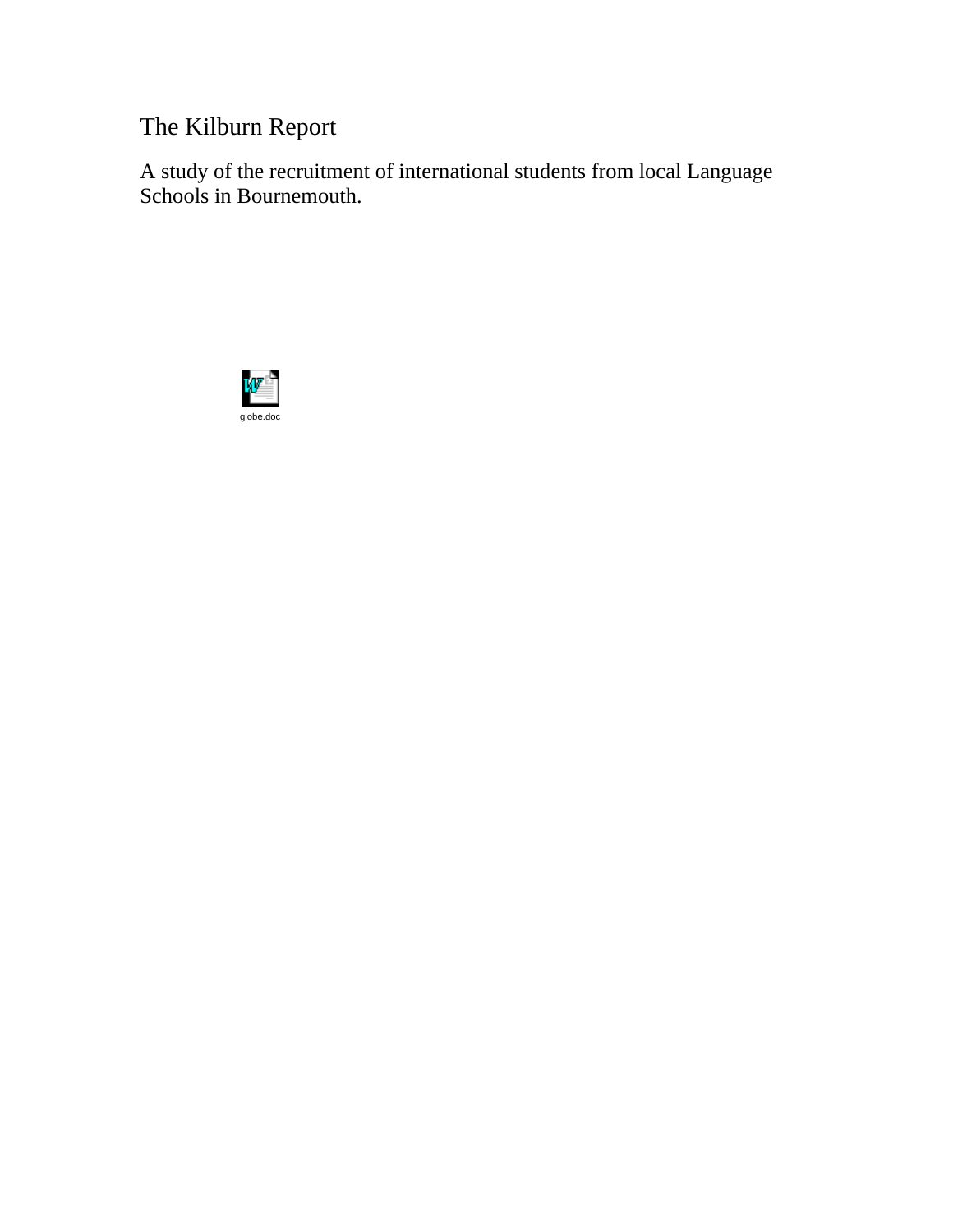# **CONFIDENTIAL**

**A study of the recruitment of international students from the local Language Schools in Bournemouth.** 

**Conducted for Professor Richard Conder, Pro Vice Chancellor.** 

 **Prepared by** 

 **David Kilburn Chartered Marketer** 

**August 2000**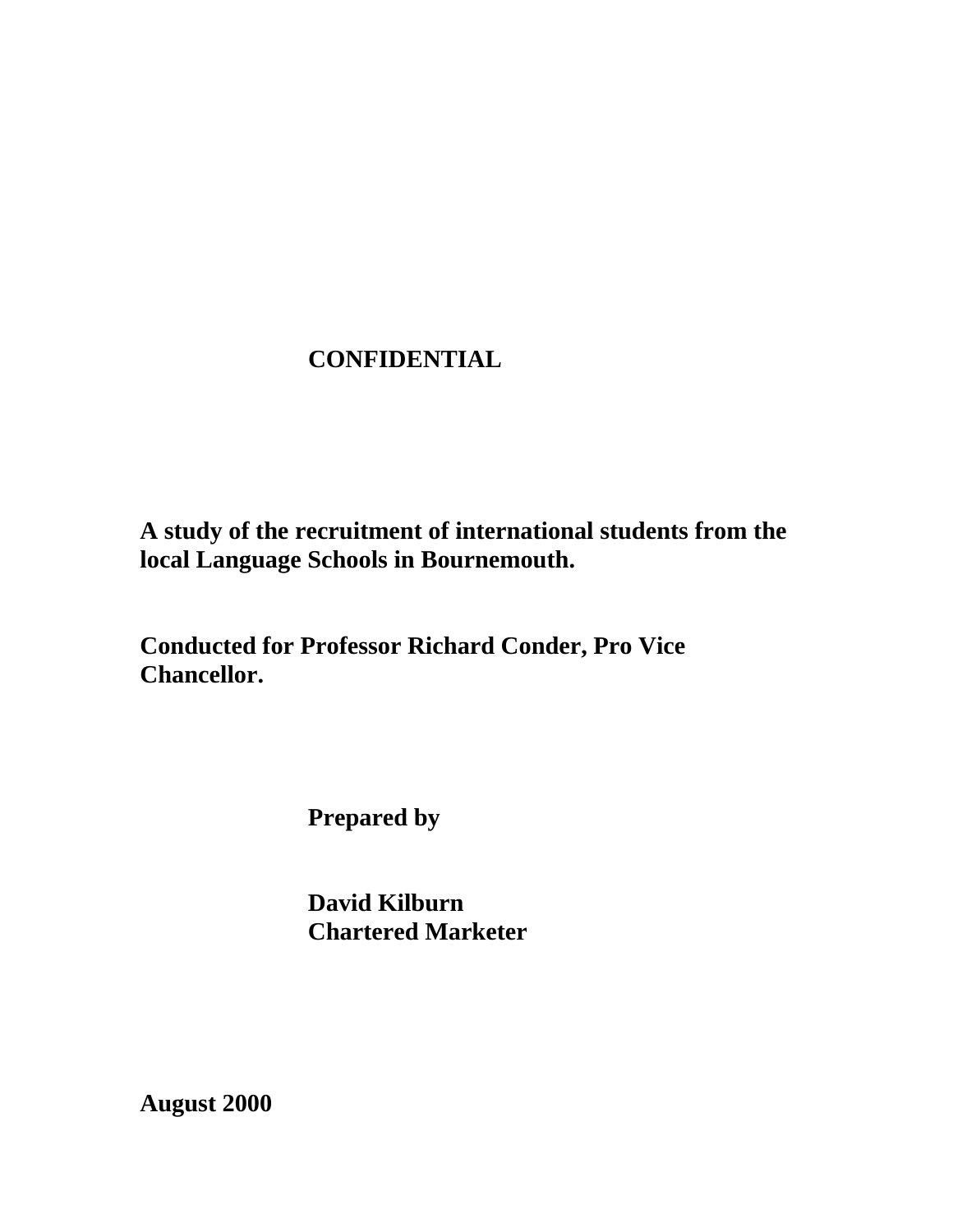**Contents Page** 

| Section 1  | Introduction<br>1                                                                                                |                                           |  |
|------------|------------------------------------------------------------------------------------------------------------------|-------------------------------------------|--|
| Section 2  | Summary of the findings                                                                                          |                                           |  |
| 2.1<br>2.2 | Local Language Schools<br><b>Bournemouth University</b>                                                          | $\overline{\mathbf{c}}$<br>$\overline{3}$ |  |
| Section 3  | The changing International<br><b>Educational Market.</b>                                                         | 4                                         |  |
| Section 4  | Perceptions of Bournemouth<br>University amongst Language<br>Schools.                                            | 5                                         |  |
| Section 5  | Perception of Bournemouth<br>University amongst<br>International students studying<br>in local language schools. | 6                                         |  |
| Section 6  | Lessons from good practice.                                                                                      | 7                                         |  |
| Section 7  | Issues and recommendations                                                                                       | 8                                         |  |
| Section 8  | Outcomes                                                                                                         | 9                                         |  |
| Section 9  | Strategies for the future.                                                                                       | 10                                        |  |
| Section 10 | Conclusion                                                                                                       | 11                                        |  |
|            | Appendices :                                                                                                     |                                           |  |
|            | $\triangleright$ Letter from Anglo Continental<br>$\triangleright$ Letter from Anglo World                       |                                           |  |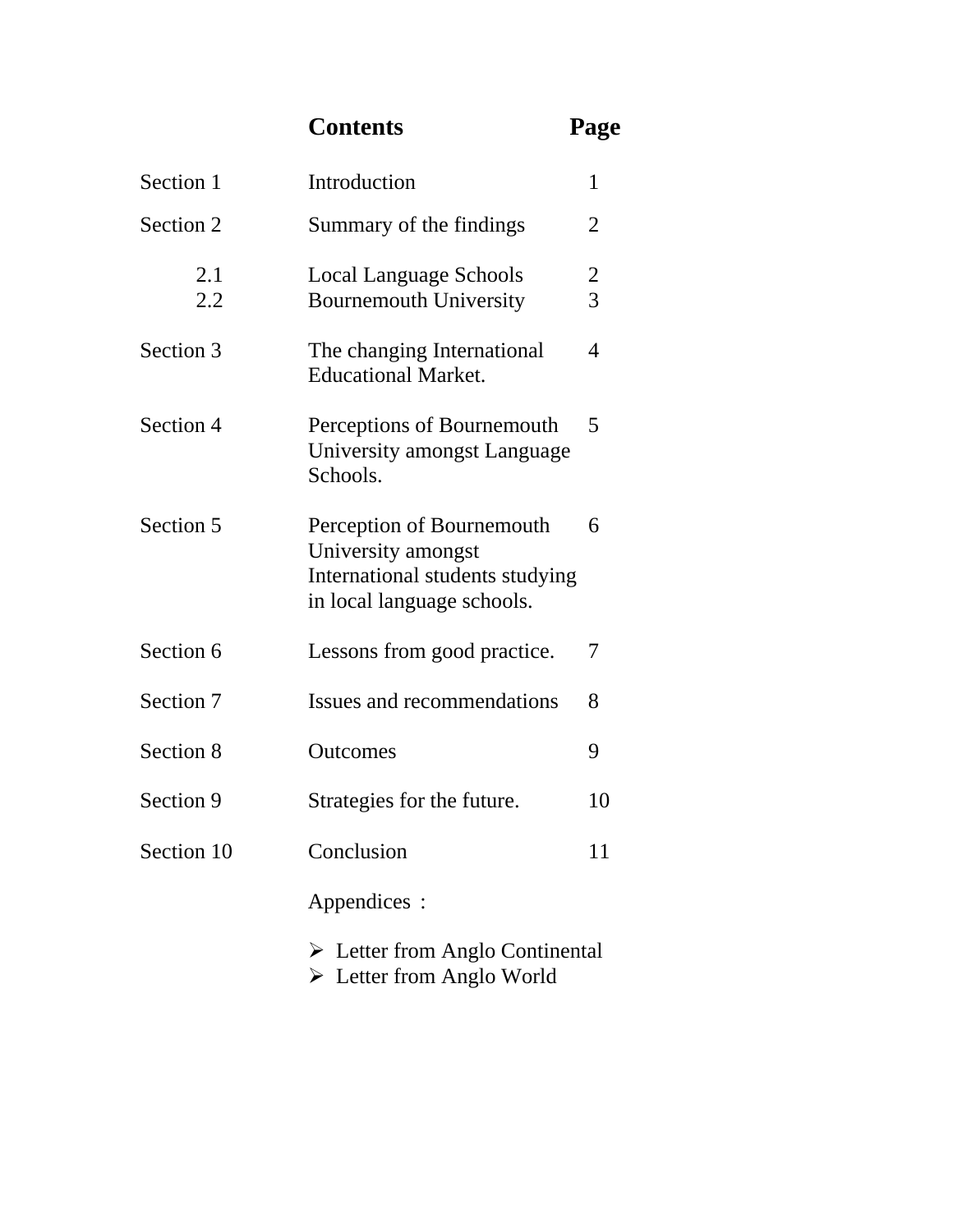# **Introduction**

In August, 1999, after discussions with Professor Richard Conder, it was decided that a sustained and concentrated marketing effort should be applied to the recruitment of international students from the local Language Schools.

Although there are 80 Language Schools in Bournemouth, 22 of which the University has a corporate agreement with, it has long been felt that this unique position the University enjoys has never been fully exploited.

Over the past 10 years, very little attempt has been made to take a corporate approach to liasing with local Language Schools. Various initiatives have been carried out at School level but a coherent approach has not been adopted, leading to a duplication of effort and frustration on the part of Language School Executives and University Placement Advisers, who would prefer to deal with one person and make one telephone call.

Bournemouth is unique in its practice of having 7 Schools all trying to liaise with the local language Schools. All other Universities have a centralised approach, routing enquiries and detailed application processes via the respective International Offices.

The strategy adopted in the past year has been to liaise effectively on behalf of the whole University with a selection of the largest Language Schools, who provide U.K. Universities with high calibre international students.

This strategy has been put into operation by a series of activities which include :-

- Large scale open days on campus for Language School students and staff.
- Monthly advice clinics for potential students held at Anglo Continental, Anglo World, English First, and M.L.S.(Conducted by David Kilburn)
- Tours of the campus (carried out by DK), followed by individual interviews across academic Schools, especially for those applicants who have studied in Bournemouth for 9 months but have never had an opportunity to visit the University.

The feedback from both Language Schools and international students about the new strategy has been extremely positive and the outcomes are excellent both in terms of increased numbers of applications and raising awareness.

It makes economic sense for the University to target a largely captive market of international students locally, who like the area and would consider staying on to study at Bournemouth University. We ignore this market at our peril and have lost a considerable sum over the years to competitors (Oxford Brookes, Portsmouth, Warwick) who have 'trawled our waters' and are incredulous that we have not captured a large share of the market over the past 10 years.

The good news is that real progress has been made this year and the University needs to maintain this marketing push to increase our market share and eventually seek recruitment opportunities in other U.K. locations.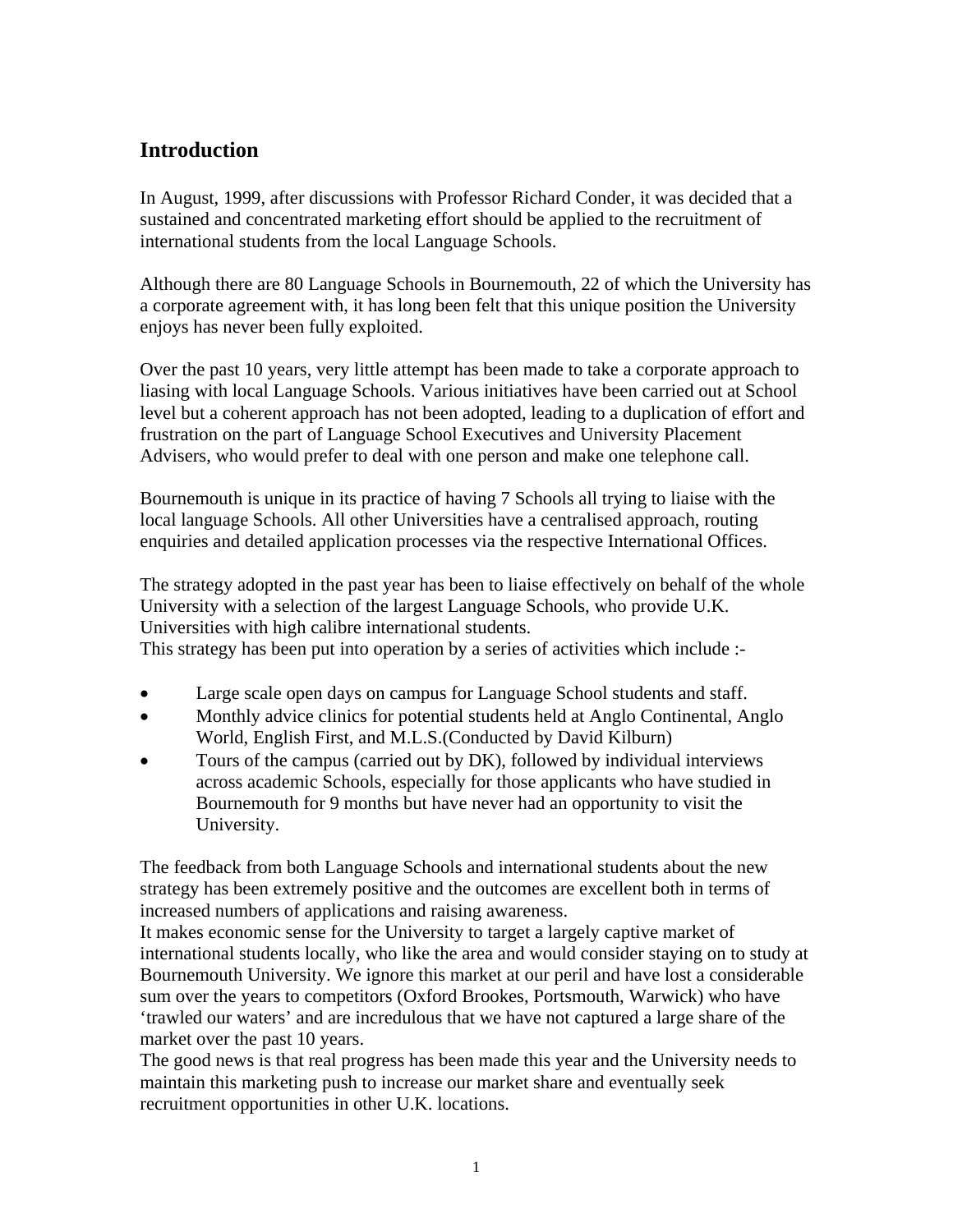# **A Summary of the Findings**

# **2.1 Local Language Schools**

Of the 22 Language Schools the University has corporate agreements with, liaison has been focused on those Schools with the greater number of international students who go on to study at University at undergraduate and post graduate levels. This strategy has been adopted to try to maximise student recruitment and not dilute the marketing effort.

The Schools that have been targeted specifically are Anglo World, Anglo Continental, M.L.S., Anglo European and English First (EF). Other Schools have been visited and various collaborative arrangements have been arranged,such as joint attendance at overseas recruitment fairs.

The main findings are as follows

- Language School executives and University Placement advisers are delighted with the personalised service they now receive.
- Communication channels with the University are now much improved.
- Any problem areas/issues can now be given to one person to resolve internally.
- There is a willingness to engage in steering student applications to Bournemouth University.
- Some University Schools are poor at process management which causes tension.
- There are still some areas of inconsistency, especially relating to English language scores required in IELTS and TOEFL. For example, BAPR have been asking for 7.5 IELTS when the University usually asks for 6.5 on its Masters courses !
- The Language Schools appreciate a speedy process and there is no doubt that we are losing applicants to other Universities when we fail to process applications quickly.
- The Language Schools also look for and appreciate consistency of approach across all Schools.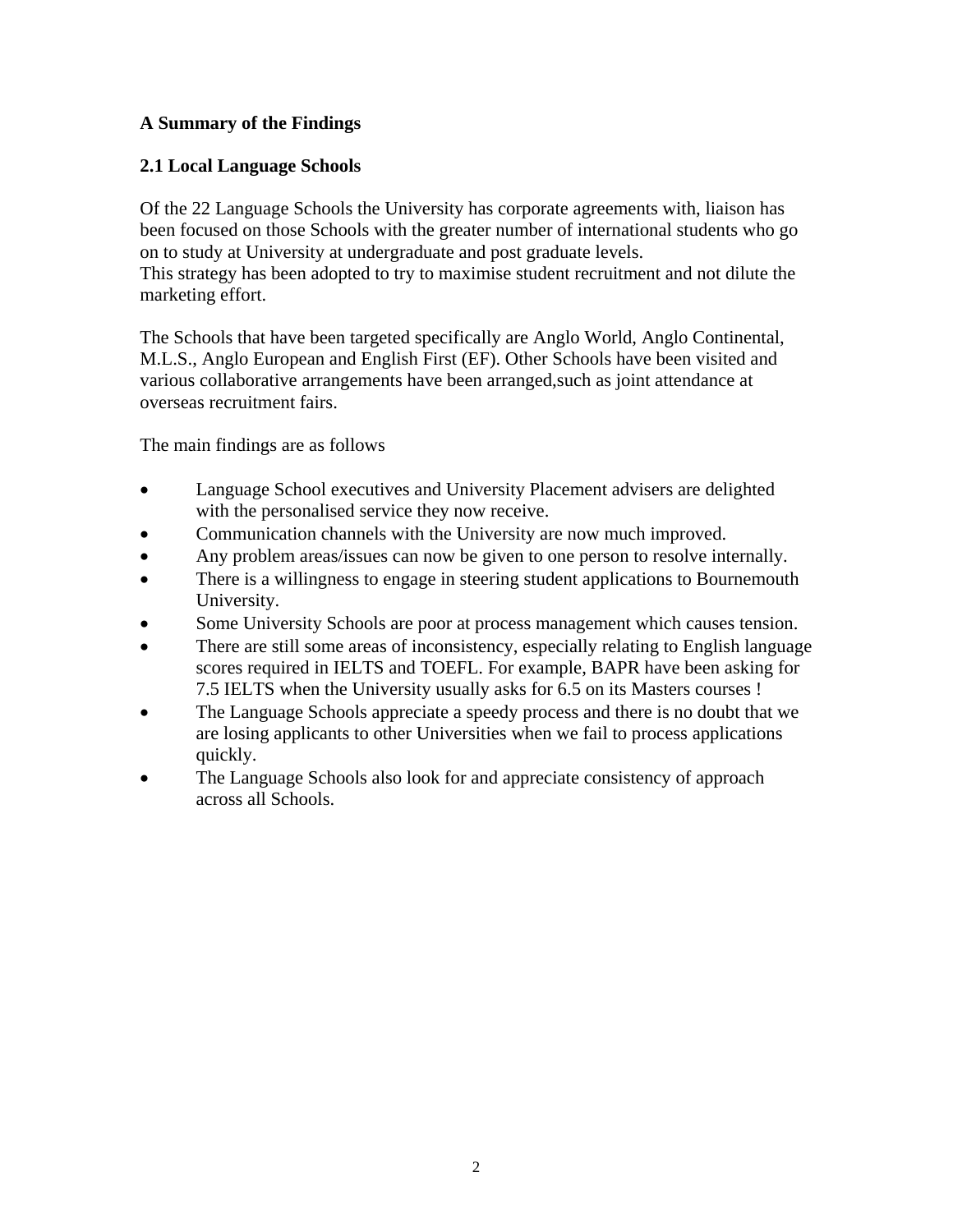# **2.2 Bournemouth University**

Bournemouth University has ambitious targets for the recruitment of international students. Schools are expected to deliver a 15% increase year on year. In 1999, only 2 Schools managed to achieve these targets. Service industries achieved the target in 1999 and the Business School achieved the target in January 2000, when the MAIBA course had its second intake.

The strategy to target local Language Schools is extremely sound and in the course of developing this strategy across the Schools, some important lessons have been learned which are represented in the following key findings.

- 2 Schools are excellent at process management and appreciate what needs to be done to recruit successfully.
- 2 further Schools are aspiring to achieve the same level of recruitment.
- 1 School has some excellent courses and staff but is being held back by pockets of inertia.
- 2 Schools effectively do not engage seriously in the recruitment of international students.

A key challenge for the newly configured International Office is to standardise the ability of each school to maximise its potential and optimise the recruitment of international students from the local Language Schools and other distribution channels. All schools can improve, some need to improve dramatically.

Workshops on best practice are needed as a matter of urgency so that the pockets of excellence within the University can develop other areas which are currently under performing.

Market research has shown that typically 33% of all international student admissions come from those students who are already studying in the U.K. Bournemouth University can only claim 5% of its international student intake from this source.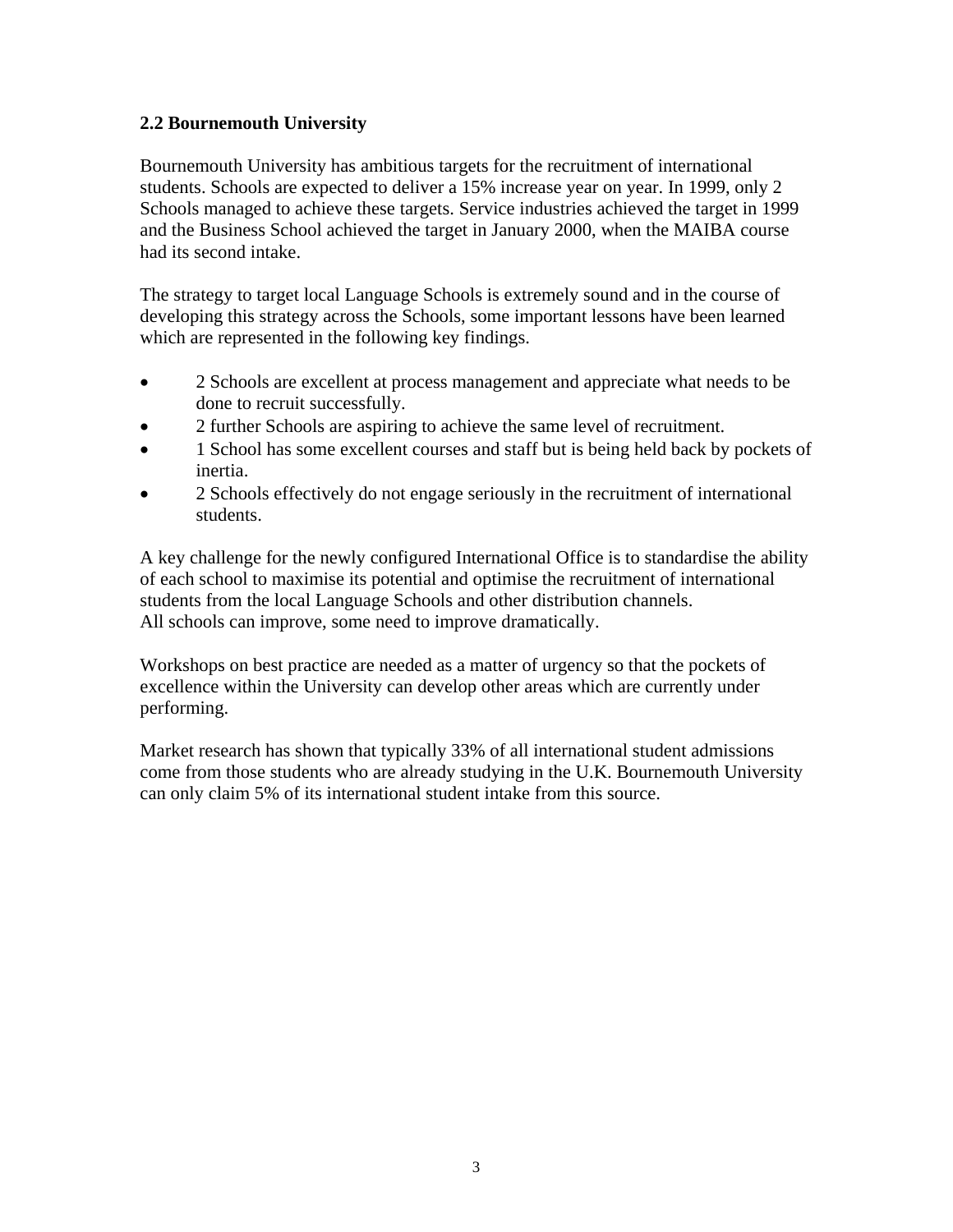# **The changing International Educational Market**

The international educational market is dynamic and is currently changing in a number of ways.

- The greater aggression and more sophisticated approaches being used by several competitor countries, notably Australia.
- A greater emphasis on in-country provision.
- A far greater use of technology based learning.
- A greater emphasis upon life long learning.
- Generally more demanding and discerning customers who are not wedded to some of the traditional buying patterns.

The marketing implications of the points raised above indicate a need for a far more targeted and strategic approach, underpinned by far stronger and more meaningful propositions.

Detailed cost benefit analyses need to be carried out to measure the return on investment in targeted countries.

Given the expense of overseas recruitment, it makes sound economic sense to have a sustained marketing effort aimed at maximising international student recruitment from the local Language Schools.

Every School within the University needs to play its part in the rapid processing of applications, interviewing, adherence to quality standards, and pastoral care provision to ensure that Bournemouth University secures more international students locally and retains them.

Unless Schools can process applications within 24 hours they run the risk of losing students to increasingly aggressive predator U.K. Universities , such as Oxford Brookes.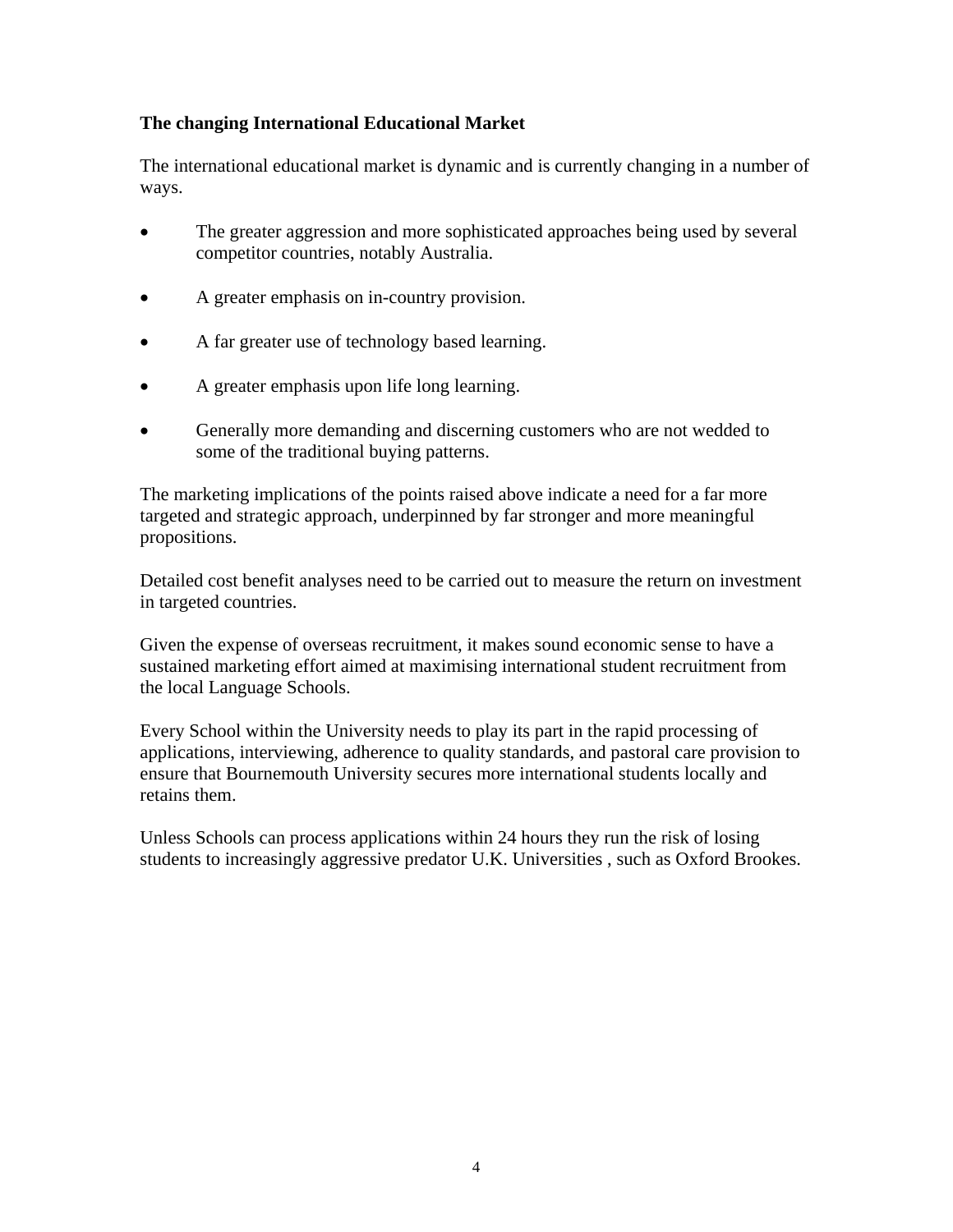# **Perceptions of Bournemouth University amongst Language Schools**

As stated previously in this report, the University as a whole is characterised by the sum of its constituent parts. If 6 Schools are excellent but only 1 is not then the whole University suffers as a consequence.

A great deal of resistence was shown initially from Language Schools to the idea of collaboration due to past arrogance, incompetence, and lack of professionalism exhibited by staff who are no longer with us.

Confidence has been restored and we are handily placed to reap the rewards of close collaboration provided we can continue with our excellent practices and delete examples of poor customer service.

The local Language Schools have made the following positive points.

- The Campus is clean and welcoming and the courses are innovative, exciting, vocational.
- The prospects for employment are high.
- The central point of contact is working well.
- Speed of response has improved.

The following negative points have been made.

- There is still a lack of consistency across the University. Some Schools have unrealistic expectations of IELTS and are asking for grades that are too high.
- There are still some quality issues whereby certain Schools are not making sufficient checks as to the academic ability of the applicant.
- There is difficulty obtaining a satisfactory and timely response from some Schools regarding applications which puts University Placement Advisers in a diifficult position, and shows Bournemouth University in a poor light.

As a University, we need to address the above points as a matter of urgency if we are to maintain credibility and sustain the competitive advantage of our location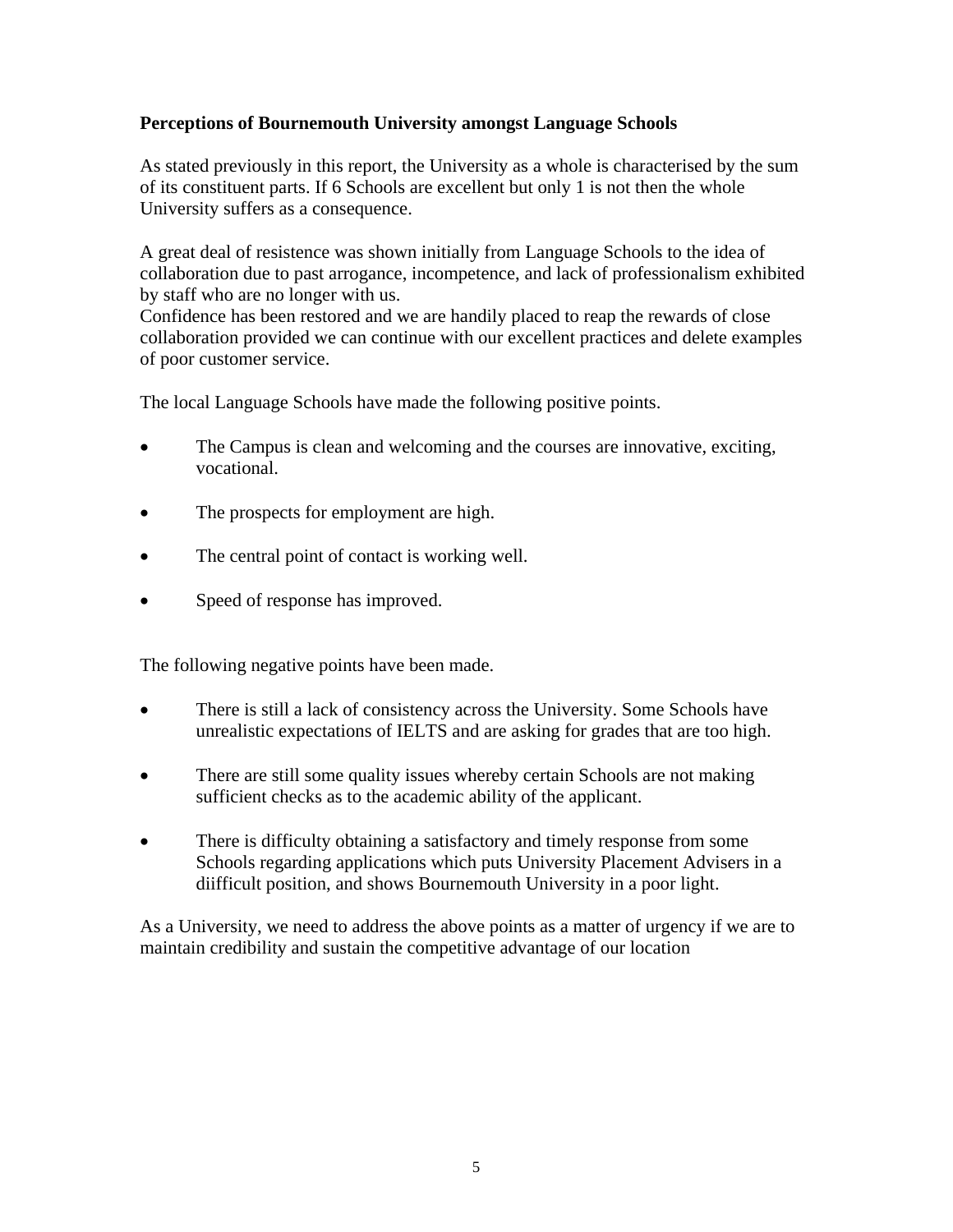### **Perceptions of Bournemouth University amongst international students studying in local Language Schools.**

Many of the international students studying locally are not aware that there is a University in the town **!** Even those students who know of our existence do not know where we are located and have not visited the campus, despite living and studying here for 9 months !

Monthly visits to the leading Language Schools to give advice sessions, University open days, informal campus tours/interviews over the past 6 months have all gone a long way to try to resolve the issue of lack of awareness amongst international students studying locally.

There are many positive views held by international students, including

- They like the campus, the atmosphere, the friendliness and the exciting courses we offer.
- They like the fact that they can continue to live and study in a safe, secure environment amongst friends they already may have.
- They like the town, the beach, the social life and the environment.

On the negative side, some applicants to the University are

- Despondent at the lack of customer care in some instances.
- Frustrated at the lack of consistency exhibited.
- Bewildered why they have been rejected when friends with similar qualifications/profiles have been accepted.
- Unsure about studying at the University because they have never visited the campus and rely on League tables , comments from friends, etc.

The challenge facing the University is to eradicate the negativity and promote itself vigorously to this huge market by opening its doors more widely and actively pursuing this market segment more aggressively.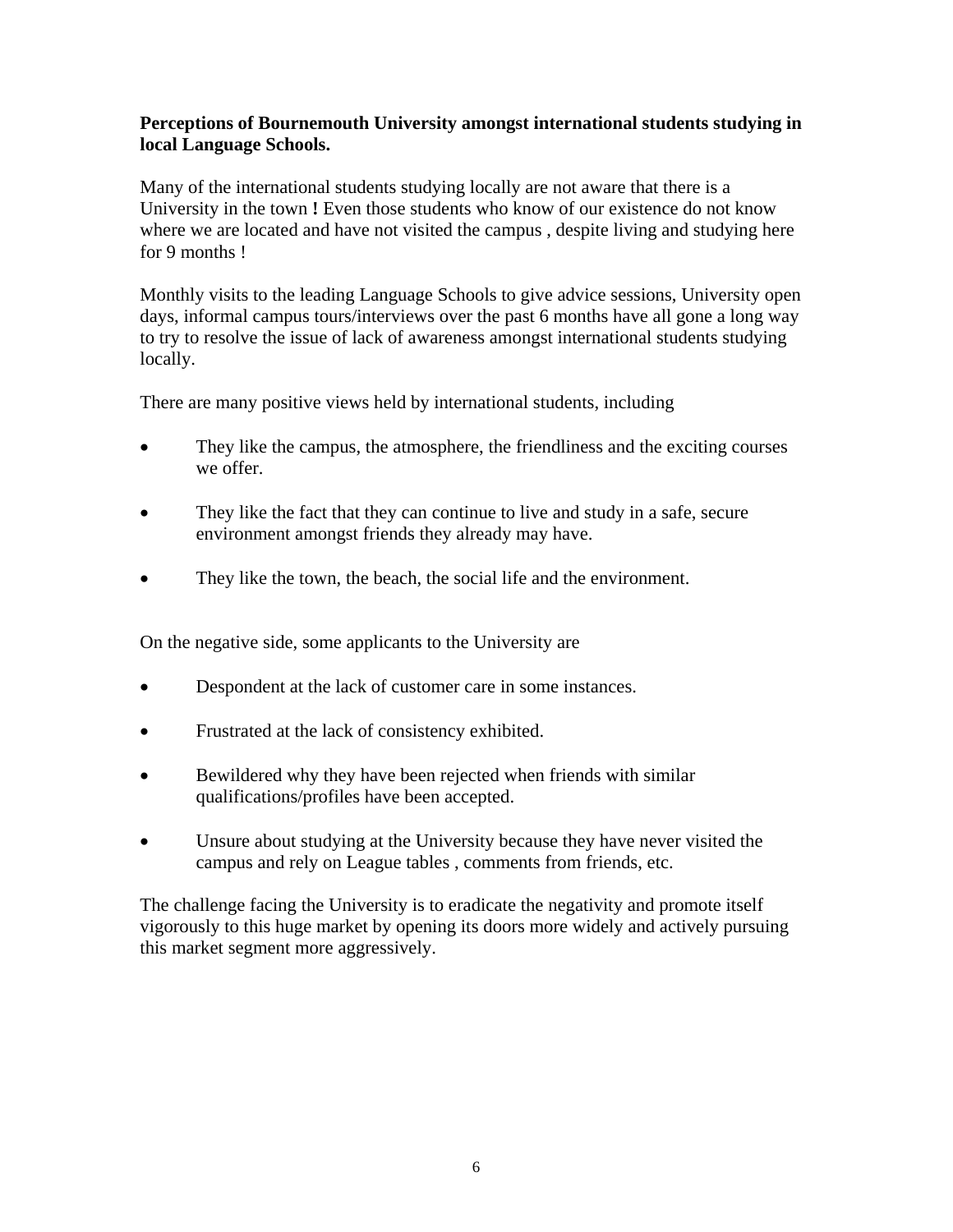# **Lessons from good practice**

If Bournemouth University is to achieve a higher share of the international student recruitment market, there are several lessons to be learned, which include :

- A mindset that gives far greater recognition of the way in which international student recruitment now needs to be seen as a business.
- Ambitious targets and properly communicated short and long term objectives for the international office.
- A long term perspective characterised by the development and nurturing of relationships.
- A detailed understanding of each of the target markets and, in particular, a clear understanding of the customers'needs/expectations and of the competition and its strengths.
- A co-ordination and commonality of effort across the institution underpinned by effective process management.

As indicated earlier in this report, there are some excellent examples of good practice emanating from at least 2 schools within the University. These examples have to become the standard across the University so that we have unity of purpose and each international applicant will be treated in the same way, speedily, effectively and courteously.

Examples of good practice include the following :

- Every applicant is dealt with professionally and any queries/questions are answered within 24 hours.
- The message given to each applicant is the same. For example, a score of IELTS 6.0 is the requirement for all undergraduate courses.
- Help and advice is readily available and freely given, even if it means not accepting a student because it is not the best course of action for them to take.
- The applicant is treated like a customer and not fobbed off or patronised.
- All University Placement Advisers and Language School executives are treated with respect and courtesy.
- When asked to give talks/presentations/advice clinics at the Language Schools, fit in with their schedule rather than impose our own.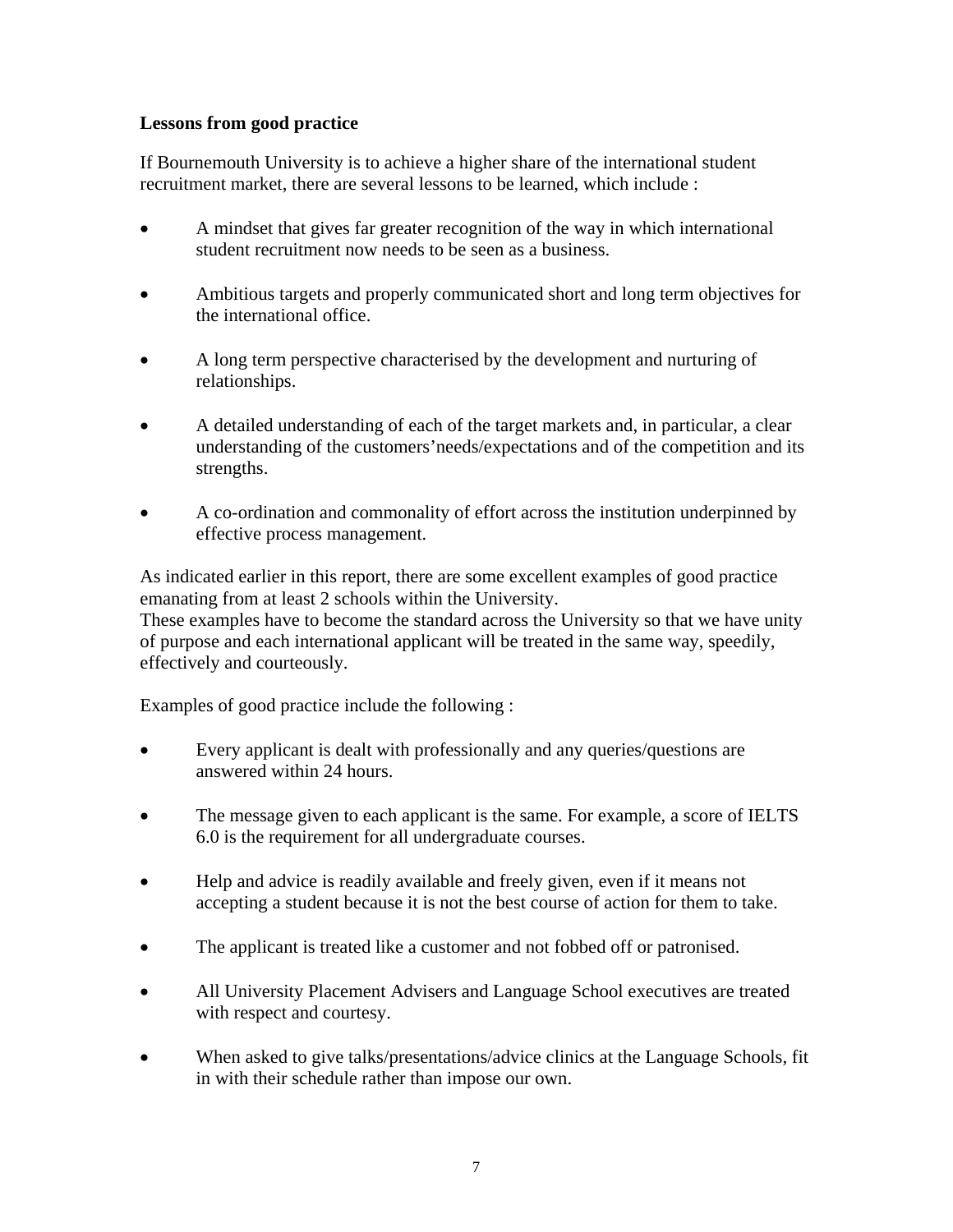#### **Issues and recommendations**

There is no doubt that the international student market is becoming increasingly competitive and that the nature and degree of competition is likely to increase substantially over the next few years.

One area of serious concern is the issue of process management. At its simplest, process management can be seen to be how applicants are dealt with by the organisation from the point of very first contact through to the point of very last contact. In practice , this translates into the ways in which the initial contact is made and how this is handled, and then how the recruitment, reception, accommodation, teaching and support services are managed.

It is fair to say that at Bournemouth University, we do not manage the process professionally in all cases. There are pockets of excellence and a few individuals who really understand the market and how to capture it. The challenge now is to harness the expertise and disseminate it across the institution.

Other areas to which consideration needs to be given include :

- Continual updating of the web site
- Availability of electronic application forms.
- A series of workshops to train a wide variety of staff across the University to better understand process management and cultural issues.
- A stricter adherence to achieving recruitment targets.
- Continual review of international activities to ensure value for money and cost benefit.
- A more strategic use and management of relationships with key influencers and stakeholders.
- A more strategic use and management of databases to aid market intelligence.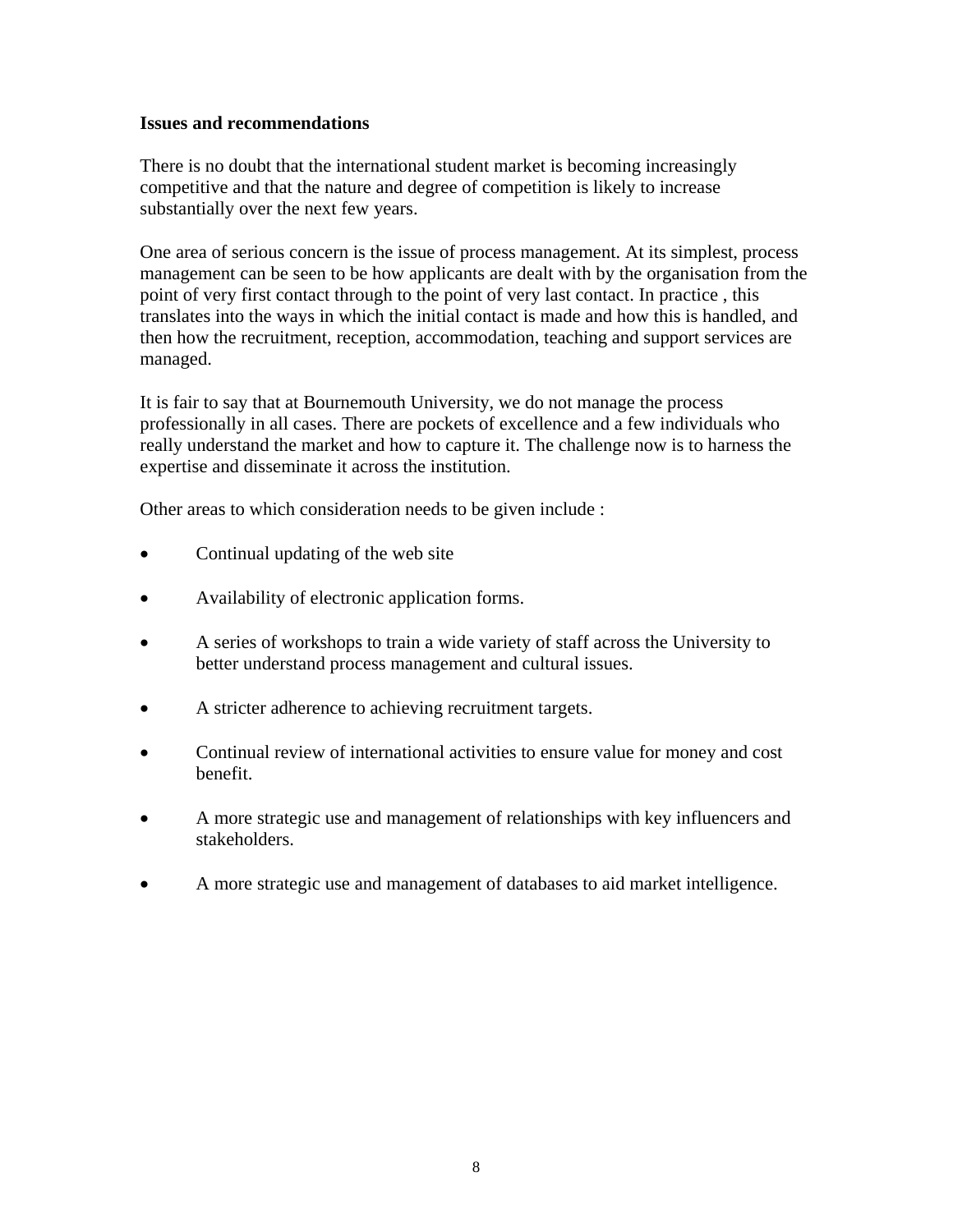#### **Outcomes**

There is no doubt that the recent intervention with local Language Schools has been successful, both qualitatively and quantitatively.

The Language School executives and Placement Advisers are much happier with the institution and its improved communication link.

As far as increased applications/ enrolments are concerned, the following list is indicative of the current situation. This list is not exhaustive and there will be more names, mainly those students who have had direct contact with the individual Schools.

This list is comprised of those students who have been seen by David Kilburn on a one to one basis at an advice session in their host language school.

| Student name       | Language School   | Course           | School     | <b>Status</b> |
|--------------------|-------------------|------------------|------------|---------------|
| Shan Shan Guo      | Anglo World       | <b>BATS</b>      | S. I       | U.F.          |
| Roberto Cimmino    | Anglo World       | <b>BATS</b>      | S.I.       | U.F.          |
| Hse Jin Yang       | Anglo World       | <b>BATS</b>      | S.I.       | C.O.          |
| Monica Crusellas   | Anglo World       | <b>BAIMM</b>     | MS         | C.O.          |
| Guo Shu Gin        | Anglo World       | <b>NMP</b>       | <b>MS</b>  | C.O.          |
| Xiao Meng Zhang    | Anglo World       | <b>BAPR</b>      | <b>MS</b>  | U.F.          |
| Muge Asamaz        | Anglo World       | M.A.Comm.        | <b>MS</b>  | C.O.          |
| Eva Salet          | Anglo World       | <b>BAIHM</b>     | S.I.       | U.F.          |
| Erica Claure       | Anglo World       | <b>MAIBA</b>     | B.S.       | C.O.          |
| Mi Waing           | Anglo World       | <b>BABS</b>      | B.S.       | C.O.          |
| Li Me Chen         | Anglo World       | <b>BAFS</b>      | <b>FAL</b> | C.O.          |
| Li Yin             | Anglo World       | <b>MAIBF</b>     | <b>FAL</b> | C.O.          |
| Freda J.C.Chen     | B.B.S.            | <b>BAIHM</b>     | <b>SI</b>  | UF            |
| Yanina Andronova   | E.F.              | <b>BATS</b>      | S.I.       | C.O.          |
| Markos Huebener    | E.F.              | <b>NMP</b>       | M.S        | C.0.          |
| <b>Tracy Zhang</b> | E.F.              | <b>MAIBA</b>     | B.S        | C.O.          |
| Mehmet Gultekin    | M.L.S.            | <b>MAIBF</b>     | <b>FAL</b> | CO            |
| Hsin Lan Chuo      | M.L.S.            | <b>MAIBA</b>     | B.S.       | $\mathbf R$   |
| Tugba Basaran      | M.L.S.            | <b>BATS</b>      | S.I.       | CO            |
| Wchai Lee          | M.L.S.            | MSc Tourism S.I. |            | CO            |
| Euna Jeung         | M.L.S.            | MSc Tourism S.I. |            | CO            |
| Diaok Stephen      | M.L.S.            | <b>BABS</b>      | <b>BS</b>  | CO            |
| Yt Tu Juan         | M.L.S.            | <b>BABS</b>      | <b>BS</b>  | CO            |
| Chen Ye Yang       | Anglo Continental | <b>MAIBF</b>     | <b>FAL</b> | CO            |
| Ligia Sanchez *    | Anglo Continental | <b>MAIBA</b>     | <b>BS</b>  | CO            |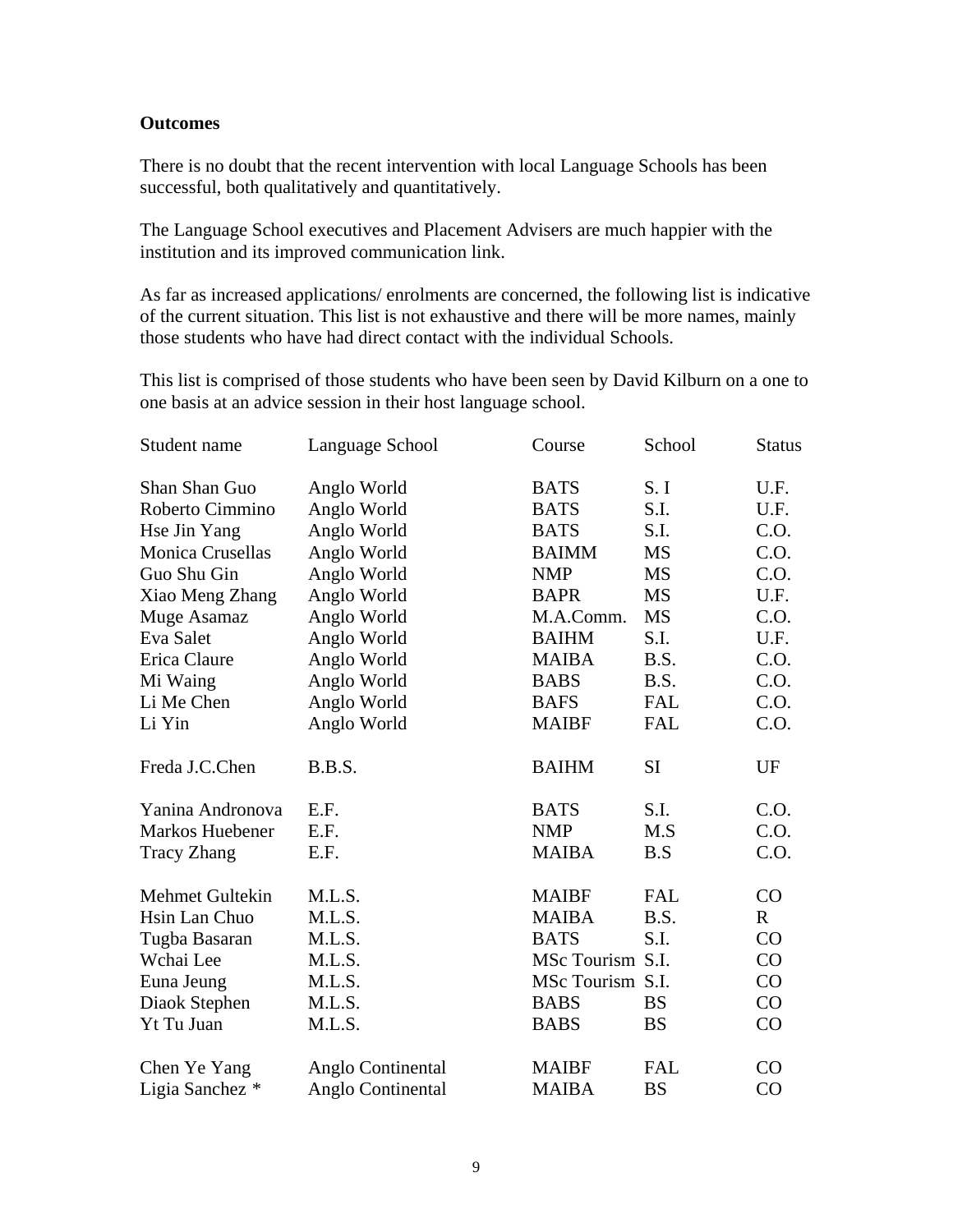| Karin Hernandez<br>Daniel Machado<br>Kai Hsin Wang     | Anglo Continental<br>Anglo Continental<br>Anglo Continental | MSc Design<br>MSc Design<br>MA. Int mark BS | <b>DEC</b><br><b>DEC</b>            | UF<br>UF<br>CO <sub>1</sub>              |
|--------------------------------------------------------|-------------------------------------------------------------|---------------------------------------------|-------------------------------------|------------------------------------------|
| Angela Rivera<br>Alfredo Bustamente<br>Angelina Peraza | Anglo Continental<br>Anglo Continental<br>Anglo Continental | Archeology<br>MA. Digital<br><b>MAIBA</b>   | <b>CS</b><br><b>MS</b><br><b>BS</b> | CO <sub>1</sub><br>CO <sub>1</sub><br>CO |
| Midori Onaka                                           | Spectrum                                                    | <b>BAIHM</b>                                | SI                                  | UF                                       |

#### \* January start.

#### $**$  N.B.

There are other applicants who have applied directly to Schools throughout the year, mainly because of increased marketing activity and awareness raising. In October, Registry will be able to confirm the numbers of international students who have come from local Language Schools to study at the University. Professional process management by University Schools will ensure that the names listed above, and also those who have applied during the year, will become firm enrolments.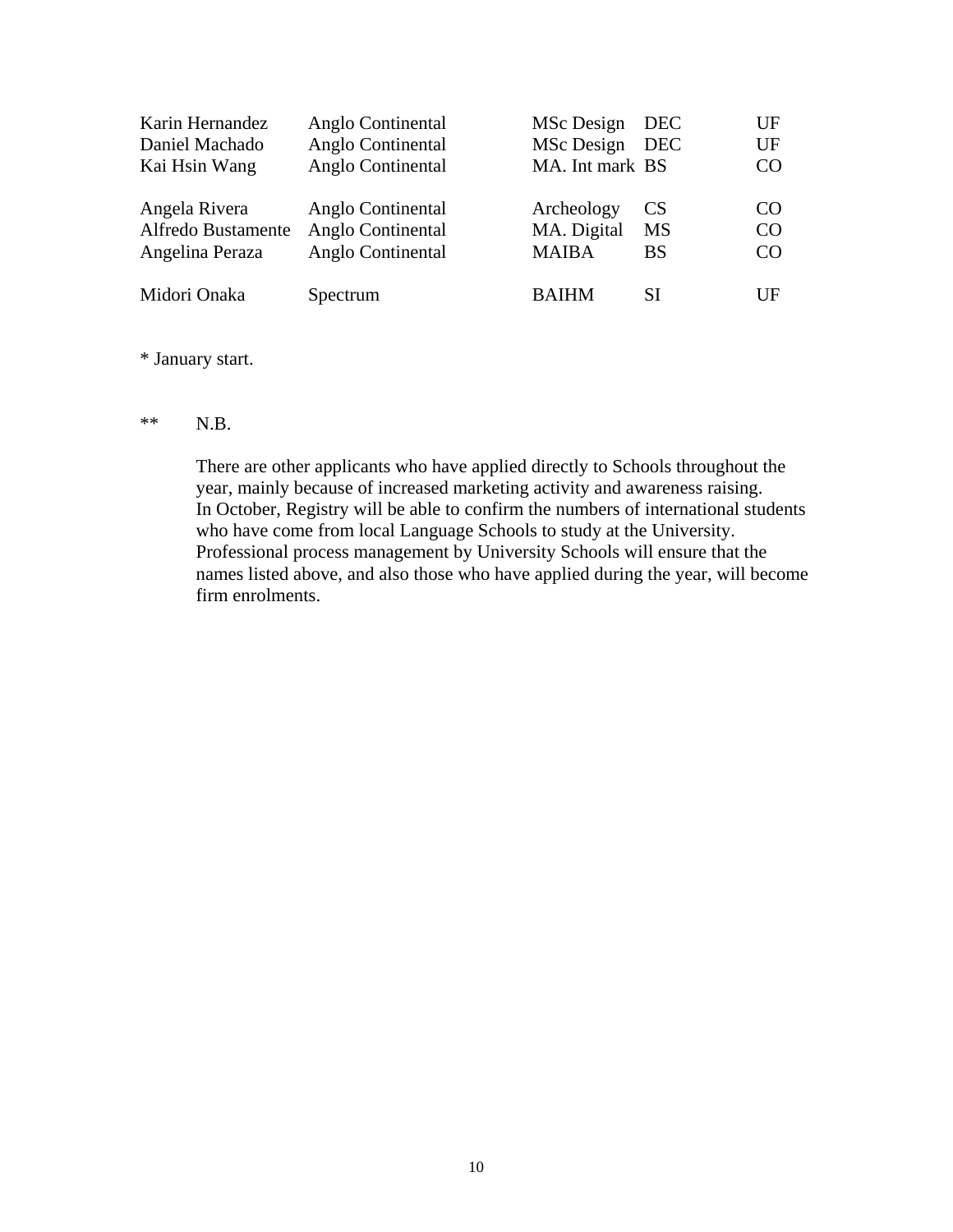#### **Strategies for the future**

No organisation can stand still and given the intense competition in the international student recruitment market , Bournemouth University needs to consider the following strategies for future action.

- Establish a world class International Office which constantly innovates and drives forward international student recruitment professionally.
- Set up a series of regular training workshops to ensure all University personnel are aware of cultural and financial issues with regard to international students.
- Reduce the number of target markets globally, focusing on those markets with the greatest rate of return.
- Continue to drive forward strong links with local Language Schools and their associated schools elsewhere in the U.K.
- Improve the nature of the international student experience.
- Give cultural awareness training to all U.K students, particularly emphasising the need for international capability.
- Drive web site development so we are at the leading edge of technology and ensure the widespread use of electronic applications.
- Ensure the International Office has a presence at each recruitment fair and that only professional marketing academics are selected to attend, by invitation only.
- Establish a system across the University, directed by the International Office, to ensure that costs of overseas recruitment fairs are amortised by sharing stands with collaborative partners, such as the Arts Institute, the major Language Schools and Bournemouth and Poole College, thereby branding Bournemouth as a destination.
- Audit collaborative programmes overseas to ensure that the quality of provision equals home based courses.